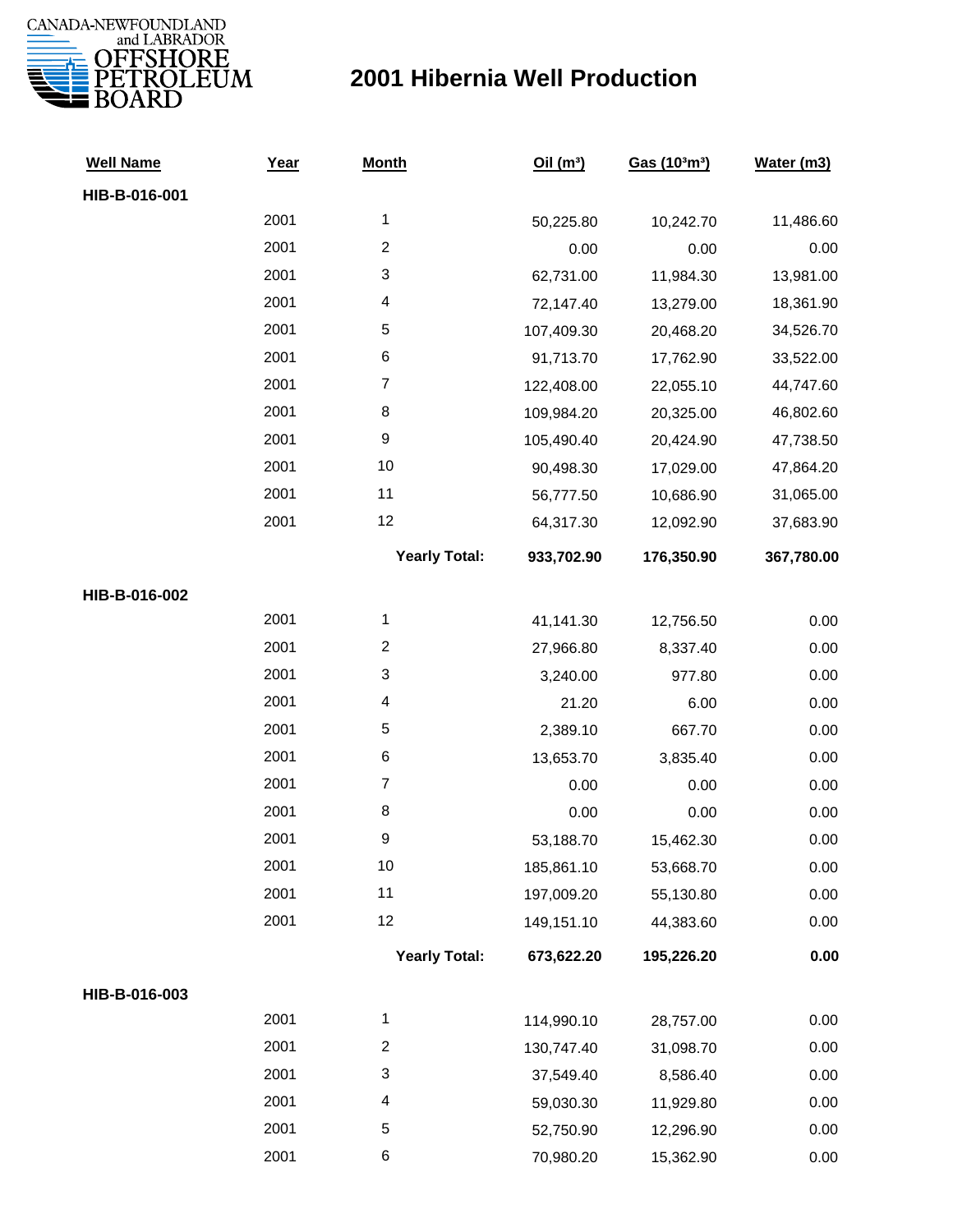

| <b>Well Name</b> | Year | <b>Month</b>              | Oil(m <sup>3</sup> ) | Gas (103m3) | Water (m3) |
|------------------|------|---------------------------|----------------------|-------------|------------|
|                  | 2001 | $\overline{7}$            | 133,629.80           | 31,592.20   | 0.00       |
|                  | 2001 | 8                         | 100,726.20           | 23,699.70   | 0.00       |
|                  | 2001 | $\boldsymbol{9}$          | 103,922.50           | 25,101.40   | 0.00       |
|                  | 2001 | 10                        | 140,534.20           | 33,130.10   | 0.00       |
|                  | 2001 | 11                        | 148,701.40           | 33,374.10   | 0.00       |
|                  | 2001 | 12                        | 92,409.40            | 21,835.80   | 0.00       |
|                  |      | <b>Yearly Total:</b>      | 1,185,971.80         | 276,765.00  | 0.00       |
| HIB-B-016-004Z   |      |                           |                      |             |            |
|                  | 2001 | $\mathbf 1$               | 124,563.30           | 28,609.60   | 0.00       |
|                  | 2001 | $\overline{2}$            | 174,132.00           | 37,076.10   | 0.00       |
|                  | 2001 | 3                         | 144,988.40           | 30,540.20   | 0.00       |
|                  | 2001 | 4                         | 137,018.50           | 29,140.80   | 0.00       |
|                  | 2001 | 5                         | 127,255.50           | 26,337.10   | 0.00       |
|                  | 2001 | $\,6$                     | 107,039.20           | 22,442.40   | 0.00       |
|                  | 2001 | $\overline{7}$            | 90,275.30            | 18,637.40   | 0.00       |
|                  | 2001 | 8                         | 170,117.80           | 36,009.20   | 0.00       |
|                  | 2001 | 9                         | 76,196.80            | 17,136.80   | 0.00       |
|                  | 2001 | 10                        | 72,931.40            | 15,584.10   | 0.00       |
|                  | 2001 | 11                        | 112,708.40           | 23,200.40   | 0.00       |
|                  | 2001 | 12                        | 163,997.40           | 35,112.30   | 669.10     |
|                  |      | <b>Yearly Total:</b>      | 1,501,224.00         | 319,826.40  | 669.10     |
| HIB-B-016-008    |      |                           |                      |             |            |
|                  | 2001 | 1                         | 48,665.90            | 12,008.30   | 0.00       |
|                  | 2001 | 2                         | 59,717.10            | 14,795.20   | 0.00       |
|                  | 2001 | $\ensuremath{\mathsf{3}}$ | 63,849.10            | 17,165.10   | 0.00       |
|                  | 2001 | 4                         | 61,496.00            | 16,882.60   | 0.00       |
|                  | 2001 | 5                         | 67,307.60            | 18,660.00   | 0.00       |
|                  | 2001 | 6                         | 68,065.50            | 19,246.00   | 0.00       |
|                  | 2001 | $\overline{7}$            | 61,690.50            | 17,834.30   | 0.00       |
|                  | 2001 | 8                         | 63,801.00            | 17,949.40   | 0.00       |
|                  | 2001 | 9                         | 55,813.70            | 16,910.50   | 0.00       |
|                  | 2001 | 10                        | 60,546.00            | 18,304.80   | 0.00       |
|                  | 2001 | 11                        | 60,862.50            | 17,636.60   | 0.00       |
|                  | 2001 | 12                        | 60,438.80            | 17,838.20   | 43.50      |
|                  |      | <b>Yearly Total:</b>      | 732,253.70           | 205,231.00  | 43.50      |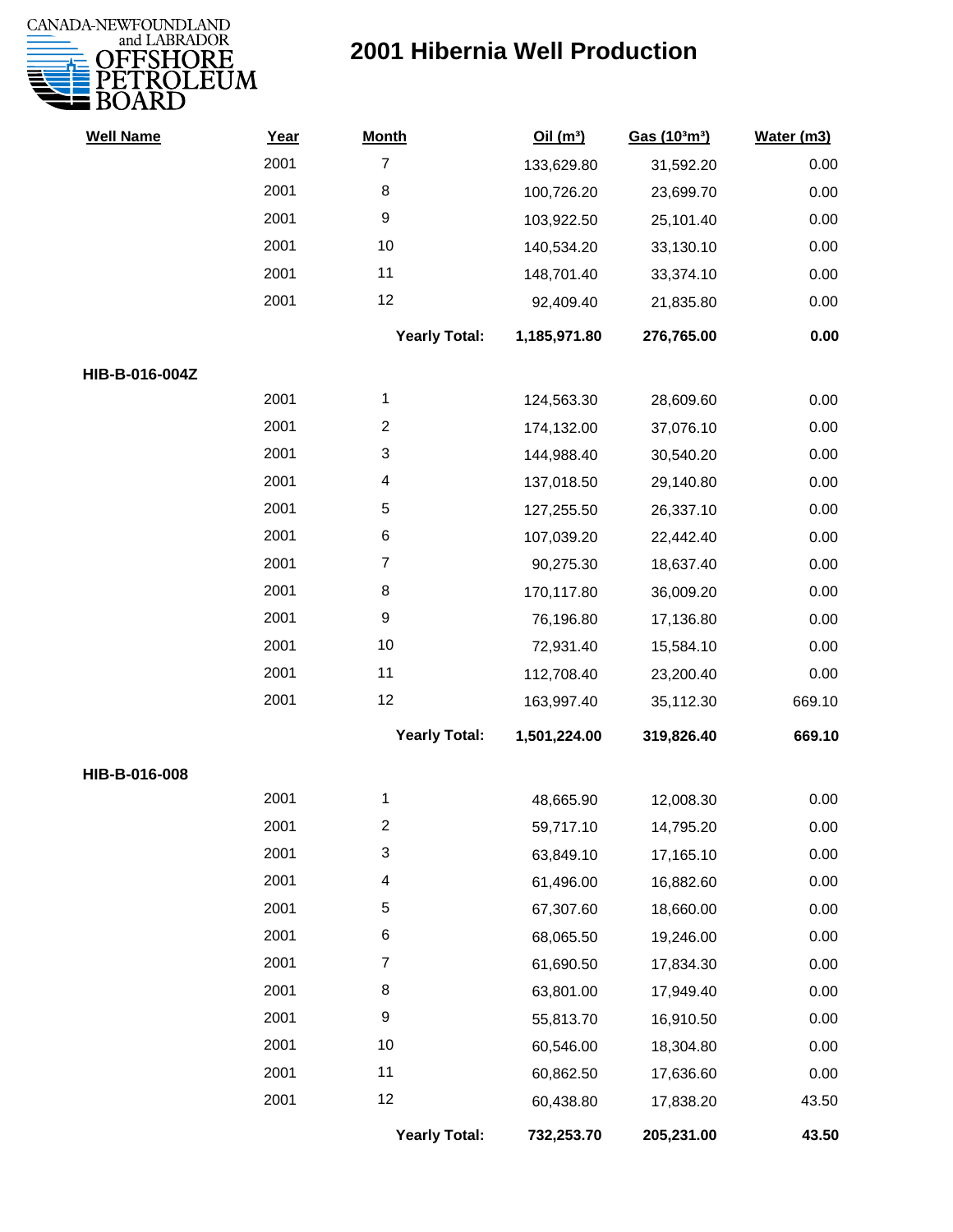

| <b>Well Name</b> | Year | <b>Month</b>         | Oil(m <sup>3</sup> ) | Gas (103m3) | Water (m3) |
|------------------|------|----------------------|----------------------|-------------|------------|
| HIB-B-016-011    | 2001 | $\mathbf{1}$         | 58,117.10            | 46,860.10   | 5,258.50   |
|                  | 2001 | $\overline{2}$       | 40,114.80            | 35,786.80   | 5,697.70   |
|                  | 2001 | 3                    | 28,460.40            | 25,857.70   | 602.40     |
|                  | 2001 | 4                    | 30,131.60            | 29,421.40   | 598.50     |
|                  | 2001 | $\sqrt{5}$           | 34,059.50            | 37,644.30   | 1,956.80   |
|                  | 2001 | 6                    | 12,880.00            | 14,524.90   | 318.00     |
|                  | 2001 | $\overline{7}$       | 28,636.00            | 31,675.80   | 60.00      |
|                  | 2001 | 8                    | 19,445.40            | 22,775.40   | 796.50     |
|                  | 2001 | $\boldsymbol{9}$     | 9,949.40             | 10,649.00   | 113.30     |
|                  | 2001 | 10                   | 20,297.70            | 23,707.10   | 1,524.00   |
|                  | 2001 | 11                   | 23,455.70            | 28,470.00   | 2,257.80   |
|                  | 2001 | 12                   | 28,328.40            | 38,518.00   | 3,459.20   |
|                  |      | <b>Yearly Total:</b> | 333,876.00           | 345,890.50  | 22,642.70  |
| HIB-B-016-014    |      |                      |                      |             |            |
|                  | 2001 | 1                    | 72,949.30            | 43,353.10   | 0.00       |
|                  | 2001 | $\overline{c}$       | 83,178.90            | 56,650.50   | 0.00       |
|                  | 2001 | 3                    | 92,747.50            | 79,310.00   | 0.00       |
|                  | 2001 | 4                    | 80,379.40            | 77,723.70   | 0.00       |
|                  | 2001 | $\sqrt{5}$           | 71,038.60            | 70,611.70   | 0.00       |
|                  | 2001 | 6                    | 58,210.00            | 57,791.60   | 0.00       |
|                  | 2001 | $\overline{7}$       | 66,289.60            | 68,866.60   | 0.00       |
|                  | 2001 | 8                    | 55,019.00            | 49,231.10   | 0.00       |
|                  | 2001 | $\boldsymbol{9}$     | 37,008.50            | 38,356.40   | 0.00       |
|                  | 2001 | 10                   | 9.50                 | 9.70        | 0.00       |
|                  | 2001 | 11                   | 15,451.80            | 10,571.90   | 0.00       |
|                  | 2001 | 12                   | 98,435.10            | 20,186.70   | 40.00      |
|                  |      | <b>Yearly Total:</b> | 730,717.20           | 572,663.00  | 40.00      |
| HIB-B-016-017    |      |                      |                      |             |            |
|                  | 2001 | 1                    | 59,167.90            | 13,690.50   | 0.00       |
|                  | 2001 | $\overline{2}$       | 58,890.70            | 13,340.70   | 0.00       |
|                  | 2001 | 3                    | 77,569.60            | 18,875.40   | 0.00       |
|                  | 2001 | 4                    | 88,479.10            | 22,048.20   | 0.00       |
|                  | 2001 | 5                    | 104,337.10           | 25,404.80   | 0.00       |
|                  | 2001 | 6                    | 66,310.80            | 16,011.30   | 0.00       |
|                  | 2001 | $\overline{7}$       | 13,777.80            | 2,790.80    | 0.00       |
|                  | 2001 | 8                    | 21,744.40            | 4,386.40    | 0.00       |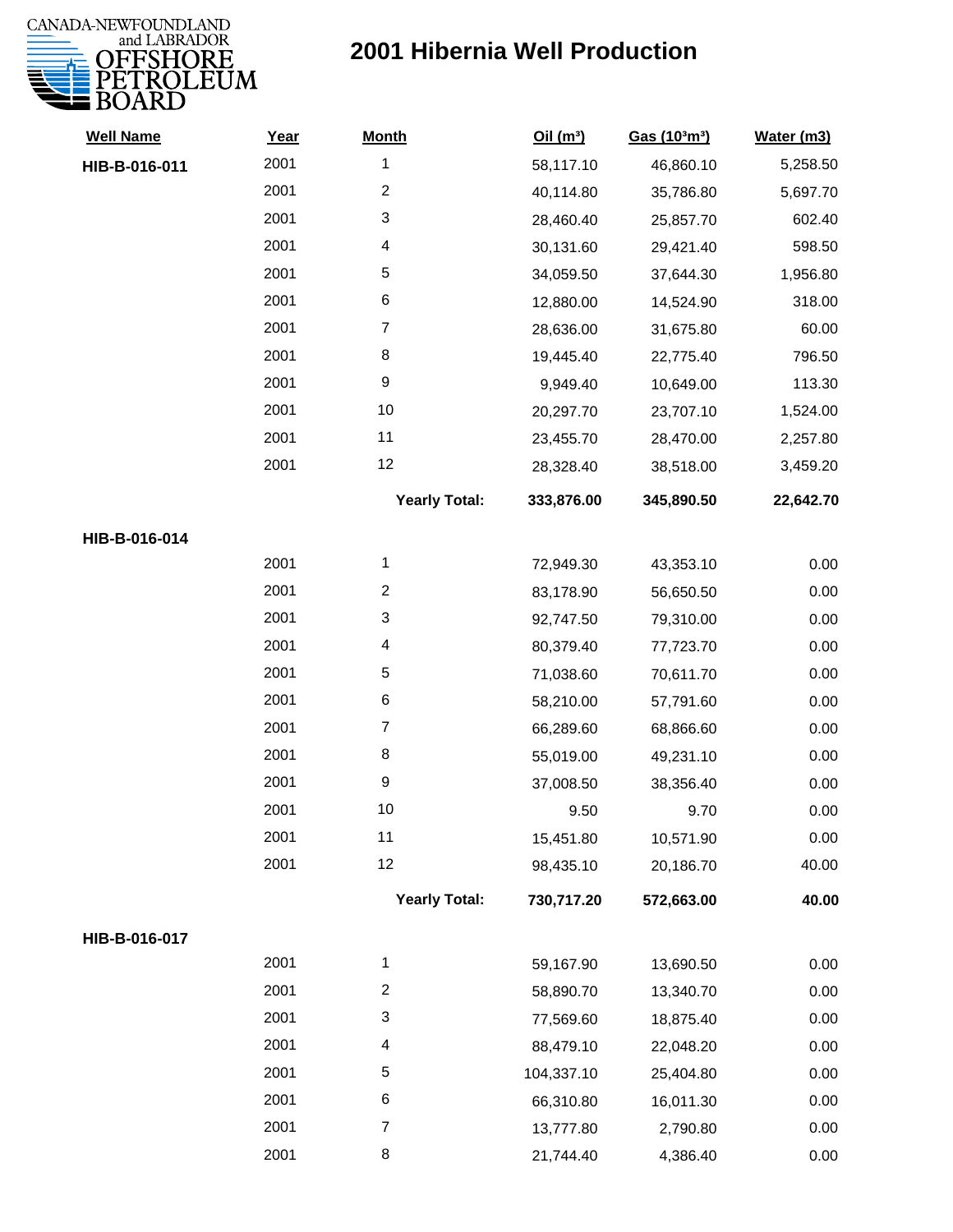

| <b>Well Name</b> | Year | <b>Month</b>         | Oil(m <sup>3</sup> ) | Gas (103m3) | Water (m3) |
|------------------|------|----------------------|----------------------|-------------|------------|
|                  | 2001 | $\boldsymbol{9}$     | 94,617.10            | 23,588.90   | 0.00       |
|                  | 2001 | 10                   | 148,694.10           | 36,275.20   | 0.00       |
|                  | 2001 | 11                   | 142,472.80           | 32,288.50   | 0.00       |
|                  | 2001 | 12                   | 121,196.30           | 27,579.30   | 0.00       |
|                  |      | <b>Yearly Total:</b> | 997,257.70           | 236,280.00  | 0.00       |
| HIB-B-016-018    |      |                      |                      |             |            |
|                  | 2001 | 1                    | 56,544.90            | 12,604.70   | 15,072.40  |
|                  | 2001 | $\overline{c}$       | 35,366.70            | 7,664.30    | 15,820.80  |
|                  | 2001 | 3                    | 54,980.90            | 12,061.00   | 21,679.00  |
|                  | 2001 | 4                    | 60,980.50            | 14,386.70   | 20,613.60  |
|                  | 2001 | 5                    | 70,717.20            | 16,356.70   | 19,939.80  |
|                  | 2001 | 6                    | 65,819.10            | 15,450.90   | 19,814.00  |
|                  | 2001 | 7                    | 66,374.90            | 16,158.90   | 20,919.50  |
|                  | 2001 | 8                    | 58,475.90            | 14,050.10   | 16,196.40  |
|                  | 2001 | 9                    | 58,103.40            | 14,325.30   | 14,044.20  |
|                  | 2001 | 10                   | 54,680.90            | 13,329.20   | 15,015.00  |
|                  | 2001 | 11                   | 47,711.50            | 12,555.30   | 12,004.70  |
|                  | 2001 | 12                   | 55,565.90            | 14,557.80   | 14,991.80  |
|                  |      | <b>Yearly Total:</b> | 685,321.80           | 163,500.90  | 206,111.20 |
| HIB-B-016-019Z   |      |                      |                      |             |            |
|                  | 2001 | 1                    | 25,217.80            | 2,465.00    | 0.00       |
|                  | 2001 | $\overline{c}$       | 40,297.30            | 3,669.60    | 0.00       |
|                  | 2001 | 3                    | 45,334.00            | 4,116.80    | 0.00       |
|                  | 2001 | 4                    | 44,821.70            | 4,053.20    | 0.00       |
|                  | 2001 | 5                    | 44,556.60            | 3,949.80    | 0.00       |
|                  | 2001 | 6                    | 43,554.90            | 3,433.50    | 0.00       |
|                  | 2001 | $\overline{7}$       | 40,880.00            | 3,097.10    | 0.00       |
|                  | 2001 | 8                    | 31,701.00            | 2,465.40    | 0.00       |
|                  | 2001 | 9                    | 36,232.20            | 2,941.30    | 0.00       |
|                  | 2001 | 10                   | 37,784.10            | 3,011.00    | 0.00       |
|                  | 2001 | 11                   | 23,410.20            | 1,646.50    | 0.00       |
|                  | 2001 | 12                   | 17,788.90            | 1,357.80    | 0.00       |
|                  |      | <b>Yearly Total:</b> | 431,578.70           | 36,207.00   | 0.00       |
| HIB-B-016-021    |      |                      |                      |             |            |
|                  | 2001 | 1                    | 1,232.20             | 298.90      | 1,309.40   |
|                  |      | <b>Yearly Total:</b> | 1,232.20             | 298.90      | 1,309.40   |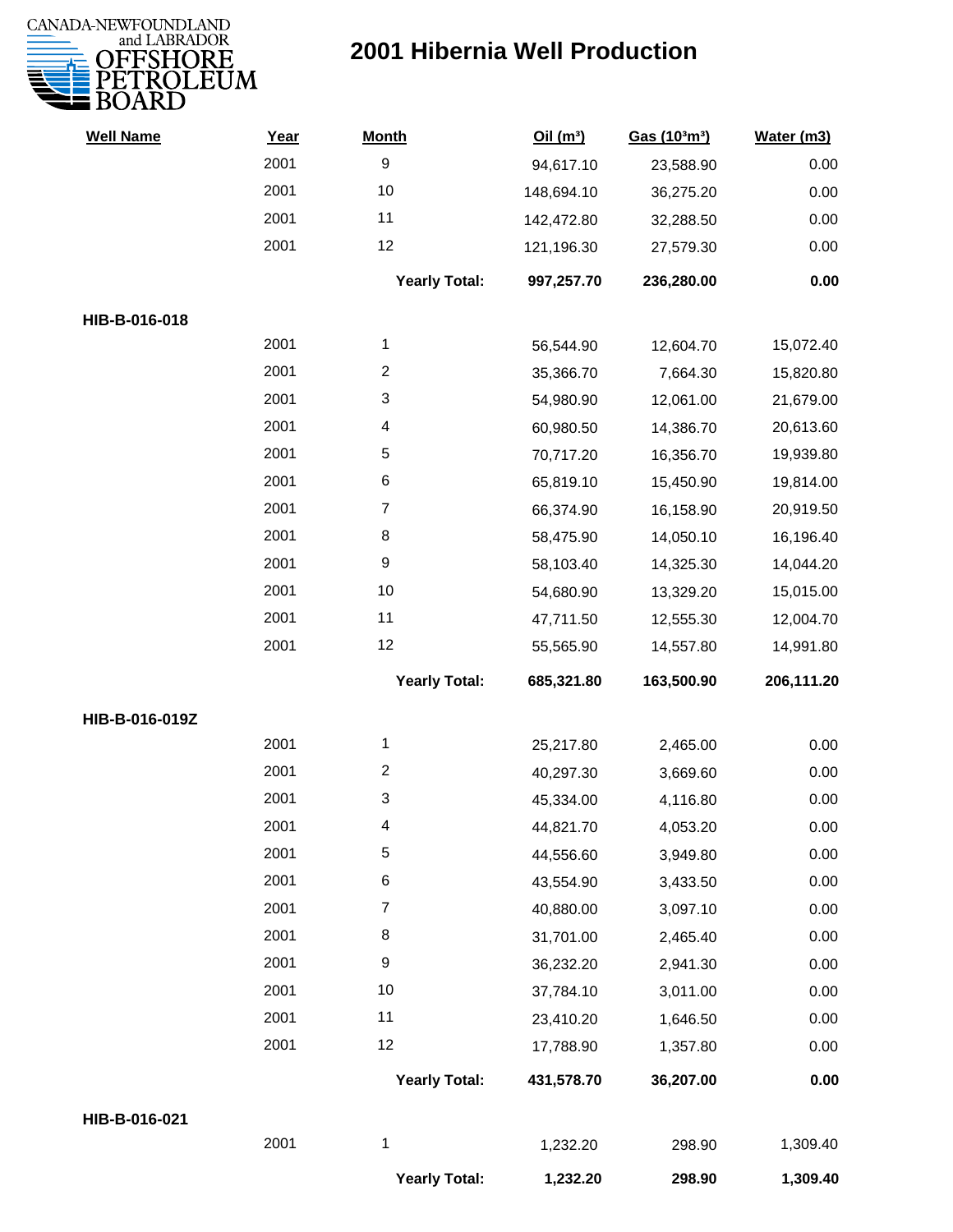

| <b>Well Name</b> | Year | <b>Month</b>            | Oil $(m^3)$ | Gas (103m3) | Water (m3) |
|------------------|------|-------------------------|-------------|-------------|------------|
| HIB-B-016-022    |      |                         |             |             |            |
|                  | 2001 | 3                       | 77,603.40   | 18,821.30   | 0.00       |
|                  | 2001 | $\overline{\mathbf{4}}$ | 0.00        | 0.00        | 0.00       |
|                  | 2001 | 5                       | 1,718.70    | 407.20      | 0.00       |
|                  | 2001 | 6                       | 0.00        | 0.00        | 0.00       |
|                  | 2001 | $\overline{7}$          | 0.00        | 0.00        | 0.00       |
|                  | 2001 | 8                       | 0.00        | 0.00        | 0.00       |
|                  | 2001 | 9                       | 31,910.90   | 7,796.00    | 0.00       |
|                  | 2001 | 10                      | 57,576.50   | 13,744.20   | 0.00       |
|                  | 2001 | 11                      | 0.00        | 0.00        | 0.00       |
|                  | 2001 | 12                      | 10.50       | 2.20        | 0.00       |
|                  |      | <b>Yearly Total:</b>    | 168,820.00  | 40,770.90   | 0.00       |
| HIB-B-016-023    |      |                         |             |             |            |
|                  | 2001 | 3                       | 3,704.10    | 409.30      | 0.00       |
|                  | 2001 | 4                       | 34,944.30   | 3,825.90    | 0.00       |
|                  | 2001 | 5                       | 5,390.80    | 569.60      | 0.00       |
|                  | 2001 | 6                       | 11,509.30   | 1,194.80    | 0.00       |
|                  | 2001 | $\overline{7}$          | 0.00        | 0.00        | 0.00       |
|                  | 2001 | 8                       | 21,148.40   | 1,974.90    | 0.00       |
|                  | 2001 | 9                       | 42,736.70   | 4,208.20    | 0.00       |
|                  | 2001 | 10                      | 40.10       | 3.80        | 0.00       |
|                  | 2001 | 11                      | 0.00        | 0.00        | 0.00       |
|                  | 2001 | 12                      | 0.00        | 0.00        | 0.00       |
|                  |      | <b>Yearly Total:</b>    | 119,473.70  | 12,186.50   | 0.00       |
| HIB-B-016-024    |      |                         |             |             |            |
|                  | 2001 | 5                       | 11,123.70   | 1,070.80    | 0.00       |
|                  | 2001 | 6                       | 37,954.80   | 4,429.40    | 0.00       |
|                  | 2001 | $\overline{7}$          | 35,354.80   | 4,129.70    | 0.00       |
|                  | 2001 | 8                       | 53.00       | 6.00        | 0.00       |
|                  | 2001 | $\boldsymbol{9}$        | 0.00        | 0.00        | 0.00       |
|                  | 2001 | 10                      | 4,645.60    | 529.70      | 0.00       |
|                  | 2001 | 11                      | 1,168.20    | 124.10      | 0.00       |
|                  | 2001 | 12                      | 0.00        | 0.00        | 0.00       |
|                  |      | <b>Yearly Total:</b>    | 90,300.10   | 10,289.70   | 0.00       |